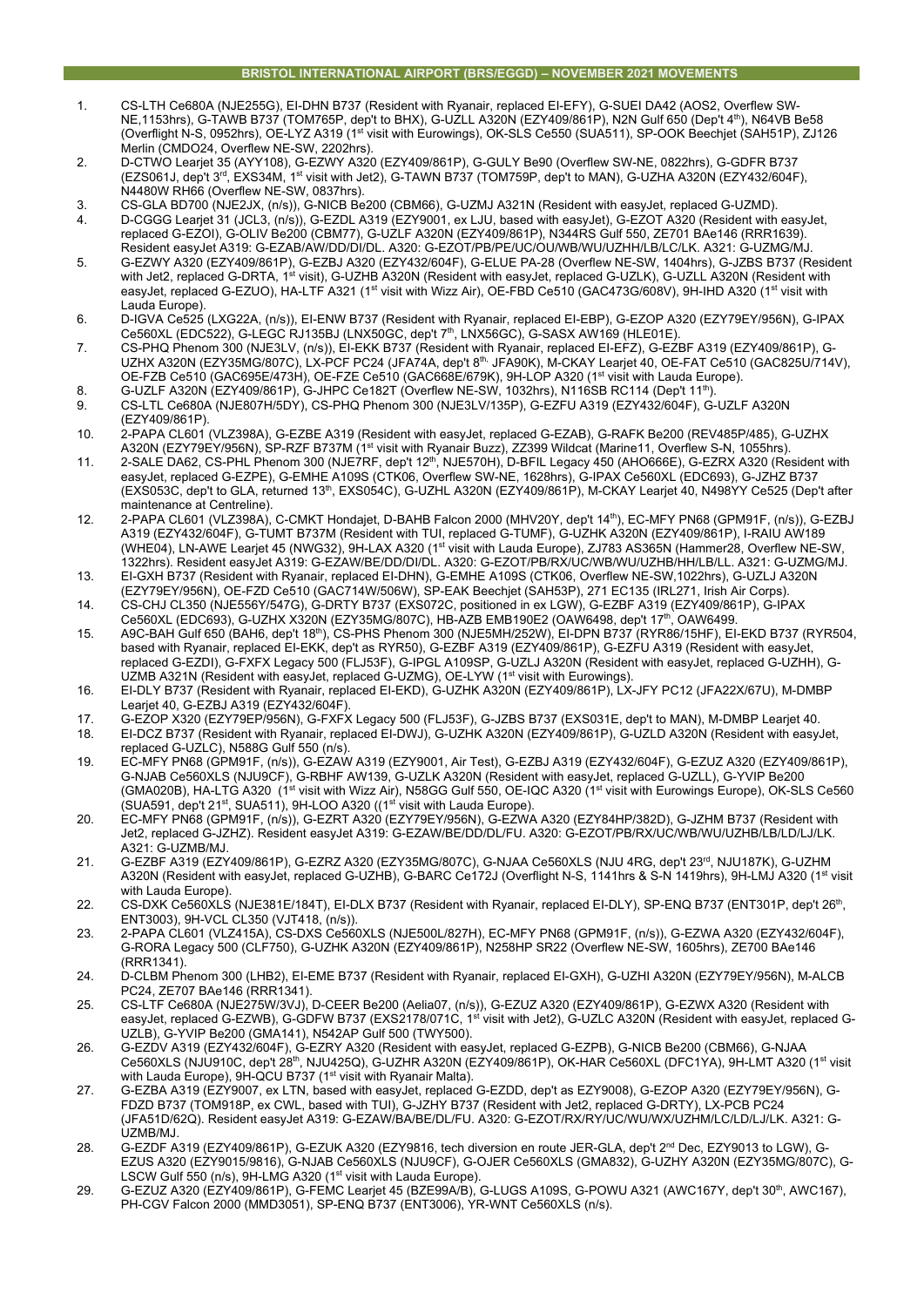30. EI-EGC B737 (Resident with Ryanair, replaced EI-DLX), EI-EFK B737 (Resident with Ryanair, replaced EI-ENW), G-DRTY B737 (Resident with Jet2, replaced G-JZHY), G-EZFU A319 (EZY9001, dep't to BFS), G-EZDV A319 (EZY432/604F), G-EZRX A320 (EZY9002, dep't to MAN), G-UZHR A320N (EZY409/861P).

> BFC = Bristol Flying Centre. (n/s) = Night stop Military visitors highlighted in Bold text (not inc. ILS approaches)

## **ILS APPROACHES**

- $3^{\text{rd}}$  ZM334 Phenom 100 (CWL38).<br> $4^{\text{th}}$  ZH866 C130J (RRR133).
- $4<sup>th</sup>$  ZH866 C130J (RRR133).<br> $5<sup>th</sup>$  ZM337 Phenom 100 (CW
- $5<sup>th</sup>$  ZM337 Phenom 100 (CWL53).<br> $7<sup>th</sup>$  G-GWAC EC135 (HLE65E).
- $7<sup>th</sup>$  G-GWAC EC135 (HLE65E).<br> $9<sup>th</sup>$  G-GWAC EC135 (HI F65F)
- $9<sup>th</sup>$  G-GWAC EC135 (HLE65E).<br>10<sup>th</sup> ZM412 A400M (RRR464).
- $10^{th}$  ZM412 A400M (RRR464).<br>11<sup>th</sup> G-WENU EC145 (HLE67)
- $11^{th}$  G-WENU EC145 (HLE67).<br> $13^{th}$  G-HEOI EC135 (UKP01).
- 13<sup>th</sup> G-HEOI EC135 (UKP01).<br>16<sup>th</sup> ZM334 Phenom 100 (CW
- 16<sup>th</sup> ZM334 Phenom 100 (CWL34), ZM336 Phenom 100 (CWL50).<br>18<sup>th</sup> ZM333 Phenom 100 (CWL36), ZM334 Phenom 100 (CWL33).
- 18<sup>th</sup> ZM333 Phenom 100 (CWL36), ZM334 Phenom 100 (CWL33).<br>21<sup>st</sup> G-GWAC EC135 (HLE65E).
- $21^{st}$  G-GWAC EC135 (HLE65E).<br> $23^{rd}$  N940RW TMB940.
- 23<sup>rd</sup> N940RW TMB940.<br>25<sup>th</sup> G-HEOI EC135 (UI 25<sup>th</sup> G-HEOI EC135 (UKP01), G-WLTS BH429 (HLE22Z), ZM351 EC135 (SYS635).<br>26<sup>th</sup> G-HEOI EC135 (UKP01).
- $26th$  G-HEOI EC135 (UKP01).<br> $29th$  G-WLTS BH429 (HLE22F
- 
- $29^{th}$  G-WLTS BH429 (HLE22E).<br> $30^{th}$  G-ETPM DA42 (ETP84) 71 G-ETPM DA42 (ETP84), ZM337 Phenom 100 (CWL53).

## **CHARTER FLIGHTS**

**SCHEDULED REGULAR FLIGHTS** 

None

|                                                                                                                                                                                                                                                                     |                                                                                                                            |                                                                                         |                                                                    |                                                             |                                                             |                                                                                                                        |                                                             | SUNEDULED KEUULAK FLIUNTS                                                         |                                                                                         |                                                                           |                                                                    |                                                             |                                                                                                                                                           |                                                                                                |                                                                                            |                                                                                  |
|---------------------------------------------------------------------------------------------------------------------------------------------------------------------------------------------------------------------------------------------------------------------|----------------------------------------------------------------------------------------------------------------------------|-----------------------------------------------------------------------------------------|--------------------------------------------------------------------|-------------------------------------------------------------|-------------------------------------------------------------|------------------------------------------------------------------------------------------------------------------------|-------------------------------------------------------------|-----------------------------------------------------------------------------------|-----------------------------------------------------------------------------------------|---------------------------------------------------------------------------|--------------------------------------------------------------------|-------------------------------------------------------------|-----------------------------------------------------------------------------------------------------------------------------------------------------------|------------------------------------------------------------------------------------------------|--------------------------------------------------------------------------------------------|----------------------------------------------------------------------------------|
|                                                                                                                                                                                                                                                                     |                                                                                                                            |                                                                                         | $\overline{2}$                                                     | 3                                                           | $\boldsymbol{\Delta}$                                       | $5\overline{5}$                                                                                                        | 6                                                           | $\overline{7}$                                                                    | $\mathbf{8}$                                                                            | 9                                                                         | 10                                                                 | 11                                                          | 12                                                                                                                                                        | 13                                                                                             | 14                                                                                         | 15                                                                               |
| DLH2WU/3ML<br>DLH3LX/3WY<br>EIN296/297<br>EWG13M/4213<br><b>KLM48R/91Q</b><br>KLM1057/1046<br>WZZ1057/3355                                                                                                                                                          | D-<br>D-<br>$E$ -<br>OE-<br>PH-<br>PH-<br>HA-                                                                              | <b>AECA</b><br><b>DVM</b><br><b>LYZ</b><br><b>EXN</b><br>EZF<br>LYT                     | AEBB<br><b>CVA</b><br>EZY<br>EXO                                   | <b>AECB</b><br>EXN<br><b>EZT</b>                            | <b>AEBC</b><br><b>EDS</b><br><b>EXH</b><br>EXX              | <b>AECI</b><br><b>DEH</b><br><b>LYZ</b><br>EXL<br>EXL<br><b>LTF</b>                                                    | <b>AEBC</b><br><b>EXL</b><br>EXI                            | <b>AECG</b><br><b>DEG</b><br><b>EXR</b><br><b>EXJ</b>                             | <b>AECG</b><br><b>DEH</b><br><b>LYX</b><br>EZS<br><b>EXJ</b><br>LTF                     | <b>AEBC</b><br>DEO<br>EZH<br><b>EXJ</b>                                   | <b>AECD</b><br><b>EXC</b><br>EXJ                                   | <b>AECB</b><br><b>DEO</b><br><b>EZT</b><br>EXN              | <b>AECD</b><br><b>DVN</b><br><b>LYX</b><br>EZA<br><b>EXA</b><br>LWM                                                                                       | <b>AECD</b><br><b>EZW</b><br><b>EXT</b>                                                        | <b>AECC</b><br><b>DVE</b><br><b>EXO</b><br><b>EXJ</b>                                      | <b>AECH</b><br><b>DER</b><br><b>LYW</b><br>EZV<br>EXV<br><b>LVK</b>              |
| RYR1HG/17GQ<br>RYR1NH/8682<br>RYR2CM/4ER<br>RYR2GP/240C<br>RYR2HX/95XP<br>RYR3FR/87GT<br>RYR3NB/8UB<br>RYR4BV/8KD<br>RYR4DV/484H<br>RYR4HY/8KT<br>RYR4JT/6XZ<br>RYR4LL/5CA<br>RYR5DF/83NN<br>RYR5QN/49RD<br>RYR6G/669G<br>RYR6RU/37XB<br>RYR7JZ/93FN<br>RYR9LL/149X | EI-<br>EI-<br>EI-<br>EI-<br>EI-<br>EI-<br>EI-<br>EI-<br>EI-<br>EI-<br>EI-<br>EI-<br>EI-<br>EI-<br>EI-<br>EI-<br>EI-<br>EI- | <b>EFZ</b><br><b>DHN</b><br><b>EFZ</b><br>DWJ<br>EBH<br>QBQ<br><b>DLY</b><br>EBP<br>EBP | <b>EVL</b><br><b>RSH</b><br><b>RSA</b><br>EFZ<br><b>EFZ</b><br>EBP | EBH<br><b>RSX</b><br><b>RKP</b><br><b>RSO</b><br><b>EFZ</b> | <b>RKG</b><br><b>RSB</b><br>DPJ<br>EBP                      | <b>RST</b><br><b>DWJ</b><br>EFZ<br><b>DWJ</b><br>EBP<br><b>DWJ</b><br>EBL<br>9H-IHD<br>QBQ<br>EBD<br><b>DHN</b><br>EFZ | ٠<br><b>RSI</b><br><b>RKU</b><br>EBP<br><b>RKT</b><br>EFZ   | <b>RSW</b><br>٠<br><b>DHN</b><br><b>RKB</b><br>9H-LOP<br><b>DHN</b><br><b>ENW</b> | <b>DHN</b><br><b>EKK</b><br><b>DHN</b><br>DWJ<br>EBF<br>QDK<br><b>DLB</b><br>ENW<br>ENW | <b>ENO</b><br><b>RSU</b><br><b>RSF</b><br><b>DHN</b><br><b>DHN</b><br>ENW | EBW<br><b>RKO</b><br><b>RKG</b><br><b>RZF</b><br>DW.I              | <b>RSI</b><br><b>RKC</b><br>EBF<br>ENW                      | <b>RST</b><br><b>DHN</b><br><b>EKK</b><br><b>DHN</b><br><b>DWJ</b><br><b>DHN</b><br><b>EKS</b><br>9H-LAX<br>QDK<br><b>EVM</b><br><b>DWJ</b><br><b>EKK</b> | <b>DLV</b><br><b>RSU</b><br><b>RKW</b><br><b>DHN</b><br><b>EKK</b><br><b>RKT</b><br><b>ENW</b> | <b>RKI</b><br><b>DWJ</b><br><b>ENW</b><br><b>RSX</b><br>9H-LAX<br><b>ENW</b><br><b>GXH</b> | ENW<br>GXH<br>ENW<br><b>DWJ</b><br><b>DCF</b><br>QBU<br><b>EVM</b><br>GXH<br>EKD |
| RYR9UZ/21UN<br>RYR9WP/75ZZ<br>RYR15HF/504<br>RYR15LT/8255<br>RYR17D/5342<br>RYR64FR/1177<br>RYR67YY/4757<br>RYR71BL/8249<br>RYR77CZ/77XX<br>RYR88EQ/1104<br>RYR2798/2799<br>RYR8234/8235                                                                            | EI-<br>EI-<br>EI-<br>EI-<br>EI-<br>EI-<br>$E$ -<br>EI-<br>EI-<br>$E$ -<br>$E$ -<br>EI-                                     | <b>DHN</b><br><b>DWJ</b><br>EBN<br><b>RSC</b><br><b>DLX</b><br><b>EMA</b>               | EBP<br><b>EFZ</b><br><b>EKD</b>                                    | EBP<br>EFZ<br>EBP<br>EBP<br><b>EMB</b>                      | EBP<br>DWJ<br>QEA<br><b>DHN</b><br><b>DYL</b><br><b>DWJ</b> | <b>DHN</b><br><b>DHA</b><br><b>DYL</b><br><b>DHN</b><br>EBP<br><b>DLX</b>                                              | EFZ<br><b>DLX</b><br><b>ENW</b><br><b>DWH</b><br><b>DPI</b> | <b>EMC</b><br><b>DHN</b><br><b>DWJ</b><br>QEO<br>EFZ<br><b>ENO</b><br><b>ENW</b>  | <b>EKK</b><br><b>DWJ</b><br><b>EKH</b><br><b>RSZ</b><br><b>EKK</b><br><b>DAP</b>        | ENW<br><b>DHN</b><br>EKV                                                  | <b>DHN</b><br><b>DHN</b><br><b>EKK</b><br><b>EKK</b><br><b>ENM</b> | ENW<br>EKK<br>QBG<br><b>EKK</b><br><b>DPN</b><br><b>EKK</b> | ENW<br><b>DCX</b><br>EVE<br>ENW<br>ENW<br><b>EFG</b>                                                                                                      | ENW<br><b>EMC</b><br><b>GXH</b>                                                                | <b>DWC</b><br><b>ENW</b><br><b>EKK</b><br>QAR<br><b>DWJ</b><br><b>DHS</b><br><b>GXH</b>    | <b>EKK</b><br><b>DWJ</b><br><b>RSK</b><br>EKD<br>EBA                             |

|                                                                                                                                                                                                                                       |                                                                                                              | 16                                                        | 17                                                   | 18                                                    | 19                                                                                                                   | 20                                                                 | 21                                                                    | 22                                                                                    | 23                                                          | 24                              | 25                                             | 26                                                                                                              | 27                                                                        | 28                                                                           | 29                                                                                                         | 30                                             |
|---------------------------------------------------------------------------------------------------------------------------------------------------------------------------------------------------------------------------------------|--------------------------------------------------------------------------------------------------------------|-----------------------------------------------------------|------------------------------------------------------|-------------------------------------------------------|----------------------------------------------------------------------------------------------------------------------|--------------------------------------------------------------------|-----------------------------------------------------------------------|---------------------------------------------------------------------------------------|-------------------------------------------------------------|---------------------------------|------------------------------------------------|-----------------------------------------------------------------------------------------------------------------|---------------------------------------------------------------------------|------------------------------------------------------------------------------|------------------------------------------------------------------------------------------------------------|------------------------------------------------|
| DLH2WU/3ML<br>DLH3LX/3WY<br>EIN296/297<br>EWG13M/4213<br><b>KLM48R/91Q</b><br>KLM1057/1046<br>WZZ1057/3355                                                                                                                            | D-<br>D-<br>EI-<br>OE-<br>PH-<br>PH-<br>HA-                                                                  | <b>AECF</b><br><b>DVN</b><br>EZY<br><b>EXH</b>            | <b>AECB</b><br><b>EZA</b><br>EXI                     | <b>AEBC</b><br><b>DEP</b><br><b>EXP</b><br><b>EXX</b> | <b>AECF</b><br><b>DVH</b><br><b>IQC</b><br><b>EZE</b><br>EZT<br>LTG                                                  | <b>AECE</b><br>EXU<br><b>EXL</b>                                   | <b>AECH</b><br><b>DER</b><br>EZY<br>EXI                               | <b>AECD</b><br><b>DEE</b><br>LYW<br><b>EXS</b><br><b>EXX</b><br><b>LYP</b>            | <b>AEBC</b><br><b>DVH</b><br><b>EZS</b><br><b>EZE</b>       | AECH<br>EZP<br>EXV              | <b>AEBC</b><br><b>DER</b><br><b>EXF</b><br>EZE | AECB<br><b>DEE</b><br><b>LYZ</b><br><b>EXA</b><br>EZV<br><b>LPO</b>                                             | <b>AECD</b><br>EZM<br>EZD                                                 | <b>AECC</b><br><b>DEG</b><br><b>EXZ</b><br>EZU                               | <b>AECH</b><br>GAM<br>IQC<br>EZC<br><b>EZB</b>                                                             | <b>AEBC</b><br><b>DER</b><br><b>EZW</b><br>EZU |
| RYR1HG/17GQ<br>RYR1NH/8682<br>RYR2CM/4ER<br>RYR2GP/240C<br>RYR2HX/95XP<br>RYR3FR/87GT<br>RYR3NB/8UB<br>RYR4BV/8KD<br>RYR4DV/484H<br>RYR4HY/8KT<br>RYR4JT/6XZ<br>RYR4LL/5CA<br>RYR5DF/83NN<br>RYR5QN/49RD<br>RYR6G/669G<br>RYR6RU/37XB | EI-<br>EI-<br>EI-<br>EI-<br>EI-<br>EI-<br>EI-<br>EI-<br>EI-<br>EI-<br>EI-<br>EI-<br>EI-<br>EI-<br>EI-<br>EI- | ٠<br><b>RKQ</b><br><b>RKR</b><br><b>GXH</b><br><b>GXH</b> | <b>DLD</b><br><b>RSX</b><br><b>RKS</b><br><b>RKC</b> | <b>RSU</b><br><b>RKW</b><br>GXI                       | $rac{RST}{GXH}$<br><b>GXH</b><br><b>DLY</b><br><b>GXH</b><br><b>DHT</b><br>9H-LOO<br>QDE<br><b>EVM</b><br><b>DCZ</b> | <b>DPI</b><br><b>RSG</b><br>RKD<br>ENW<br><b>DLY</b><br><b>RKT</b> | <b>RKI</b><br>DLY<br><b>ENW</b><br><b>RKO</b><br>9H-LMJ<br><b>ENW</b> | ٠<br><b>ENW</b><br>DLY<br><b>DCZ</b><br><b>DWC</b><br>QBK<br><b>DLH</b><br><b>GXH</b> | EMI<br><b>RSG</b><br><b>RKD</b><br><b>DLX</b><br><b>DLX</b> | <b>RKO</b><br>RSF<br><b>RSZ</b> | <b>RKF</b><br><b>RKD</b><br>EBD                | <b>RSH</b><br>ENW<br><b>ENW</b><br><b>DLX</b><br><b>ENW</b><br><b>DHP</b><br>9H-LMT<br>QCU<br>EFJ<br><b>DCZ</b> | <b>EMR</b><br><b>RSR</b><br>RKI<br><b>EME</b><br><b>DLX</b><br><b>DCZ</b> | <b>RSW</b><br><b>DLX</b><br><b>EME</b><br><u>RKO</u><br>9H-LMG<br><b>EME</b> | EME<br><b>DCZ</b><br><b>EME</b><br><b>DLX</b><br><b>DYN</b><br>$rac{\text{QBK}}{\text{EBI}}$<br><b>ENW</b> | $rac{RZF}{RSB}$<br><b>ENW</b>                  |